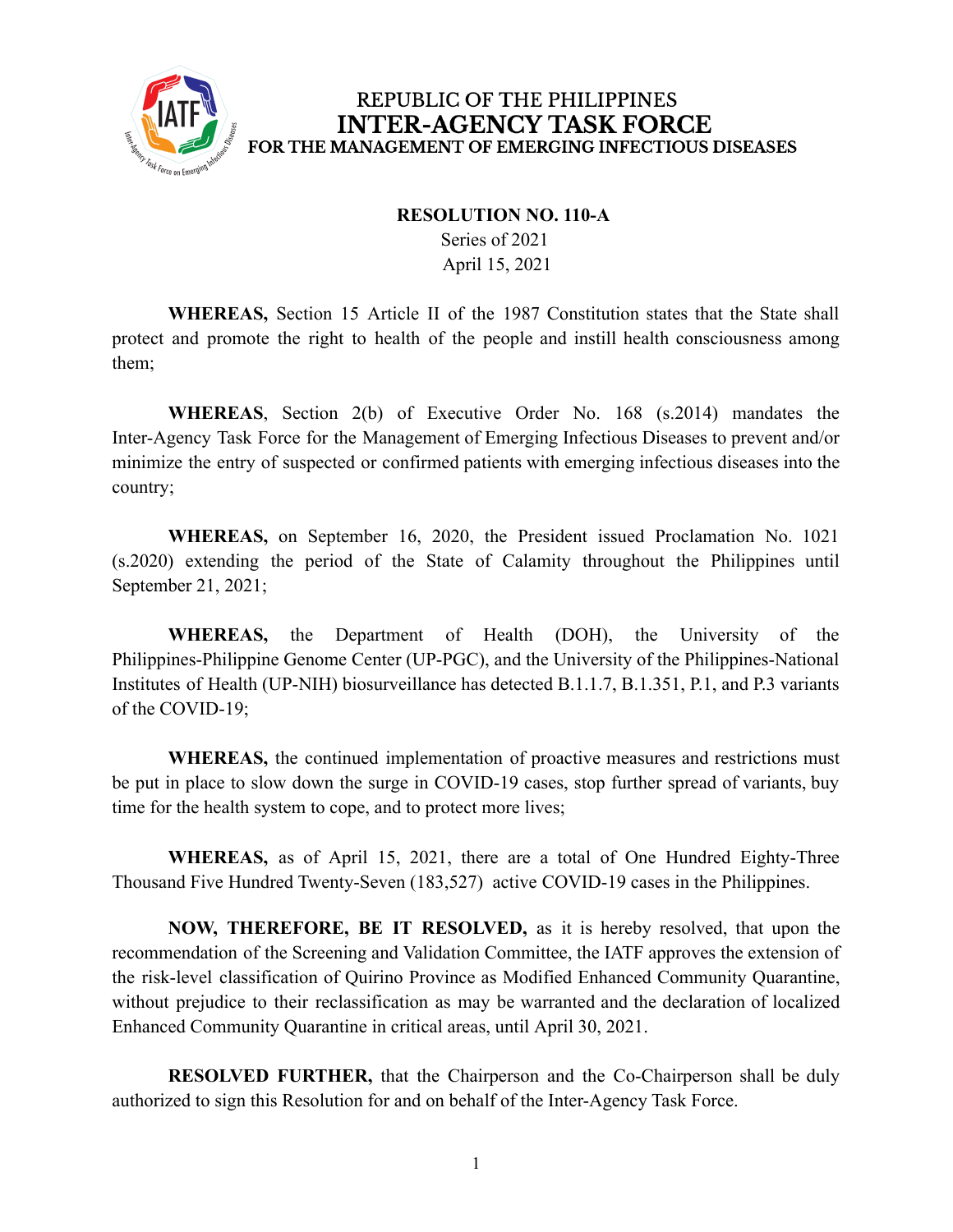

## REPUBLIC OF THE PHILIPPINES INTER-AGENCY TASK FORCE<br>FOR THE MANAGEMENT OF EMERGING INFECTIOUS DISEASES

APPROVED during the 110<sup>th</sup> Inter-Agency Task Force Meeting, as reflected in the minutes of the meeting, held this April 15, 2021, *via* video conference.

**FRANCISCO T. DUQUE III** Secretary, Department of Health IATF Chairperson

**BERNADETTE T. KOMULO-PUYAT** Secretary, Department of Tourism Co-Chairperson